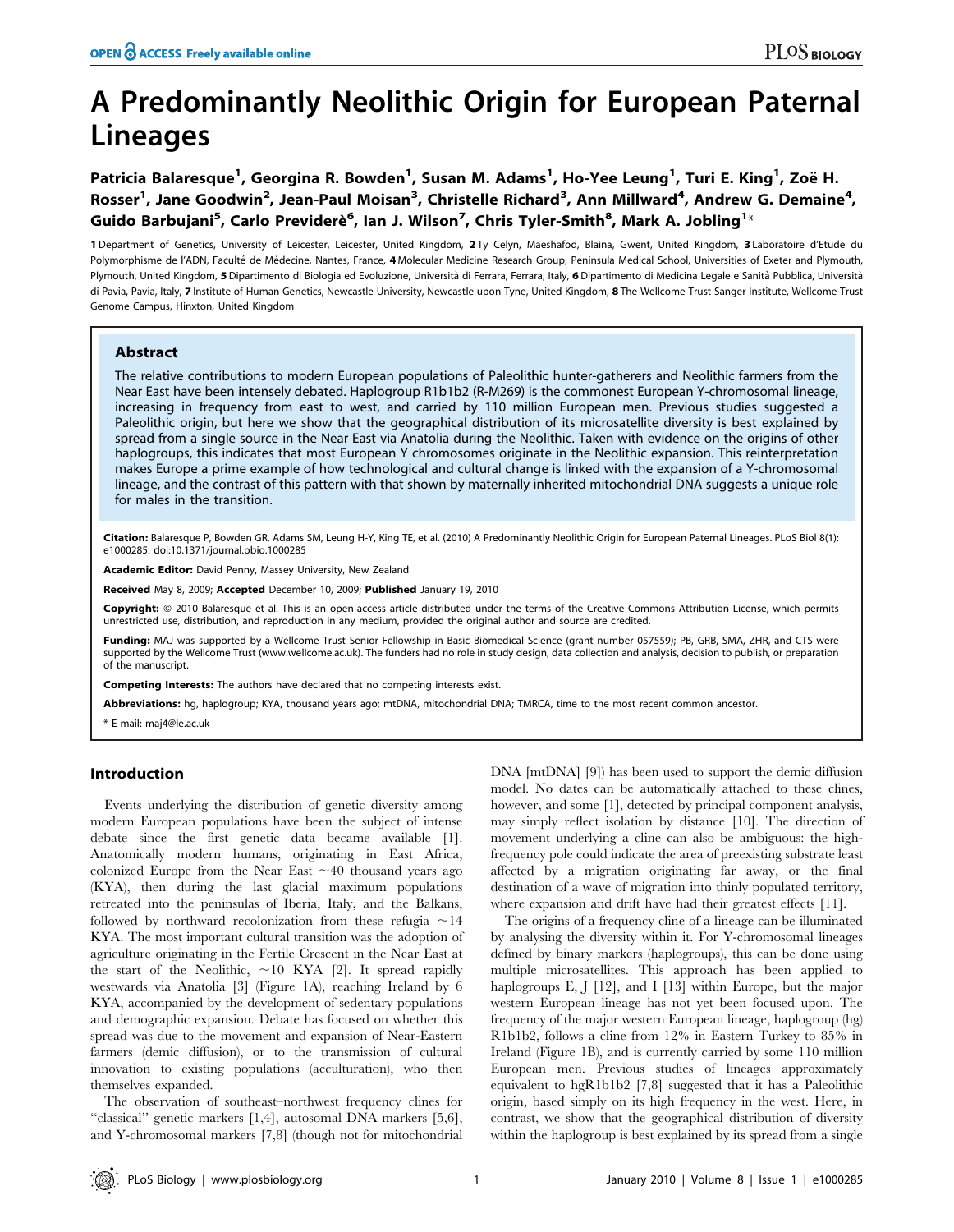# Author Summary

Arguably the most important cultural transition in the history of modern humans was the development of farming, since it heralded the population growth that culminated in our current massive population size. The genetic diversity of modern populations retains the traces of such past events, and can therefore be studied to illuminate the demographic processes involved in past events. Much debate has focused on the origins of agriculture in Europe some 10,000 years ago, and in particular whether its westerly spread from the Near East was driven by farmers themselves migrating, or by the transmission of ideas and technologies to indigenous hunter-gatherers. This study examines the diversity of the paternally inherited Y chromosome, focusing on the commonest lineage in Europe. The distribution of this lineage, the diversity within it, and estimates of its age all suggest that it spread with farming from the Near East. Taken with evidence on the origins of other lineages, this indicates that most European Y chromosomes descend from Near Eastern farmers. In contrast, most maternal lineages descend from hunter-gatherers, suggesting a reproductive advantage for farming males over indigenous hunter-gatherer males during the cultural transition from hunting-gathering to farming.

source from the Near East via Anatolia during the Neolithic. Taken together with the evidence on the origins of many other European haplogroups, this indicates that the great majority of the Y chromosomes of Europeans have their origins in the Neolithic expansion.

# Results

To investigate the origins of hgR1b1b2, we assembled a dataset of 840 chromosomes from this haplogroup with associated ninelocus microsatellite haplotypes (Table 1; Table S1). The diversity of the lineage within each population (measured by mean microsatellite variance) should reflect its age: under a hypothesis of recolonization from southern refugia, we expect a gradient of diversity correlating with latitude, whereas Neolithic expansion from Anatolia predicts a correlation primarily with longitude. Figure 1C shows the geographical distribution of mean microsatellite variance, and Figure 2 shows that although there is no evidence for correlation with latitude  $(R^2 = 0.06; p = 0.268)$ , the correlation with longitude is significant  $(R^2 = 0.358; p = 0.004)$ , with greatest diversity in the east (strongly influenced by highly diverse samples within Turkey), thus providing support for the Neolithic colonization hypothesis.

The two hypotheses also make different predictions for the number of sources of diversity within hgR1b1b2: under the postglacial recolonization model, we expect multiple sources, whereas under the Neolithic expansion model, we expect only one. We can test this by examining the phylogenetic relationships among microsatellite haplotypes. A reduced median network of 859 haplotypes (Figure 3) shows a simple star-like structure indicative of expansion from one source: 74 haplotypes (8.6%) lie in its central node, and this node plus its single-step mutational neighbours together comprise 214 haplotypes (24.9%). Haplotypes belonging to populations from all three refugia are present in the core of the network. This pattern seems incompatible with recolonization from differentiated refugial populations, and in terms of the history of hgR1b1b2, the refugia possess no special status. The core of the network also contains haplotypes from



Figure 1. Maps showing dates of the spread of early farming in Europe, and the frequency and microsatellite variance of haplogroup R1b1b2. (A) Isochron map representing dates of early Neolithic sites in Europe, based on data of Pinhasi et al. (2005) [3]. KYBP, thousand years before present. (B) Geographical distribution of haplogroup frequency of hgR1b1b2, shown as an interpolated spatial frequency surface. Filled circles indicate populations for which microsatellite data and TMRCA estimates are available. Unfilled circles indicate populations included to illustrate R1b1b2 frequency only. Population codes are defined in Table 1. (C) Geographical distribution of mean microsatellite variance within hgR1b1b2, shown as an interpolated spatial frequency surface. Samples shown are those used for the calculation of variance only.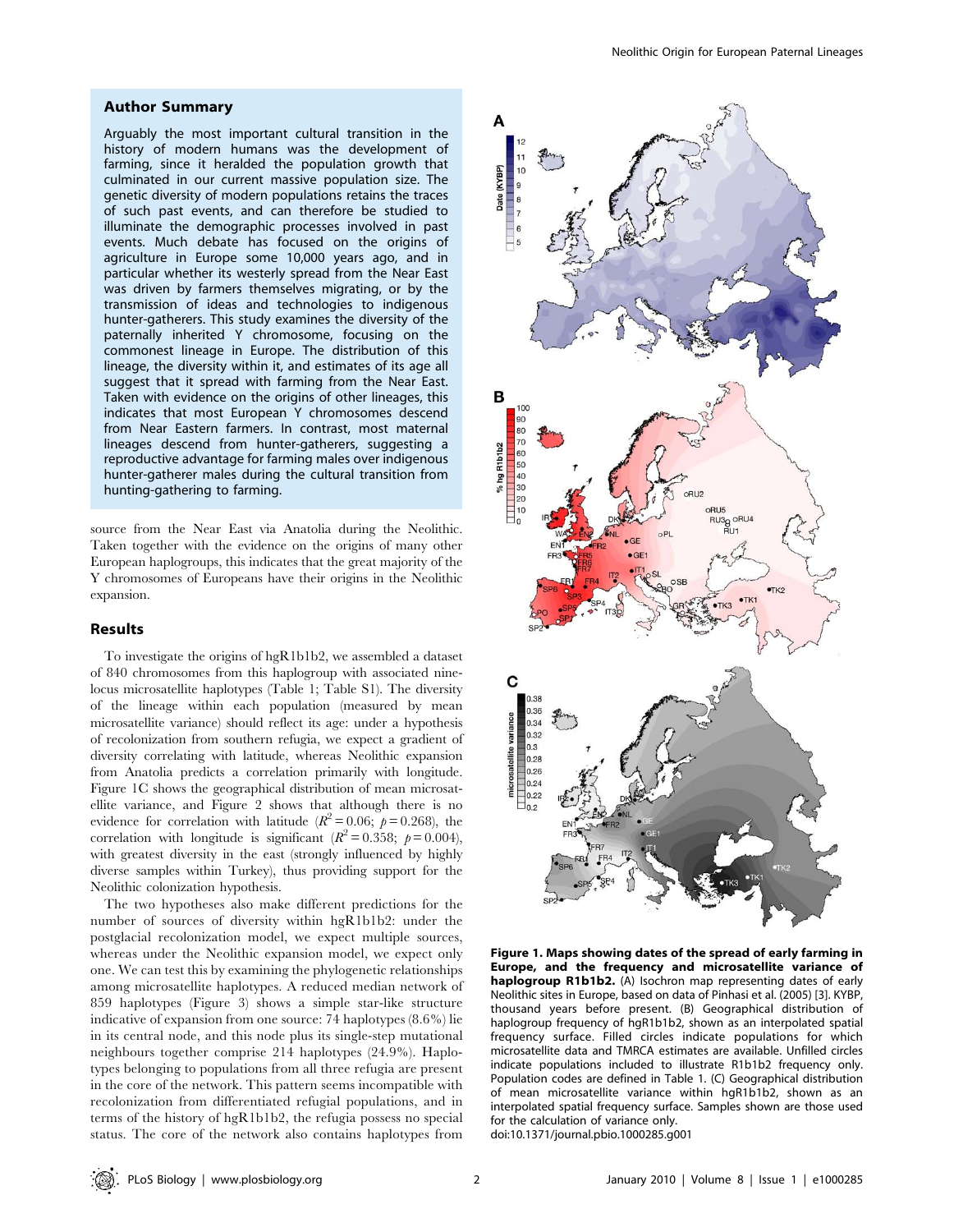Table 1. Frequency of haplogroup R1b1b2 in European populations, with geographical coordinates for sampled populations.

|                        | <b>Area of Sampling</b> |                     | <b>Included in All</b> | Longitude | Latitude     |                |                       |                     |
|------------------------|-------------------------|---------------------|------------------------|-----------|--------------|----------------|-----------------------|---------------------|
| Country                | (Population)            | <b>Abbreviation</b> | <b>Analyses?</b>       | West      | <b>North</b> | Ν <sup>a</sup> | % R1b1b2 <sup>b</sup> | Source              |
| Bosnia-<br>Herzegovina | National                | <b>BO</b>           |                        | 17.650    | 43.850       | 256            | 3.9                   | $[40]$              |
| Denmark                | National                | DK                  | Υ                      | 9.654     | 54.513       | 56             | 42.9                  | Present study       |
| England                | Cornwall                | EN <sub>1</sub>     | Υ                      | $-4.955$  | 50.442       | 64             | 78.1                  | Present study       |
| England                | Leicestershire          | EN <sub>2</sub>     | Υ                      | $-1.130$  | 52.637       | 43             | 62.0                  | Present study       |
| France                 | <b>Basques</b>          | FR1                 | Y                      | $-1.305$  | 43.384       | 61             | 75.4                  | Present study       |
| France                 | Baie de Somme           | FR <sub>2</sub>     | Υ                      | 1.603     | 50.237       | 43             | 62.8                  | Present study       |
| France                 | Finistère               | FR <sub>3</sub>     | Υ                      | $-4.264$  | 48.233       | 75             | 76.0                  | Present study       |
| France                 | Haute-Garonne           | FR4                 | Y                      | 1.443     | 43.604       | 57             | 78.9                  | Present study       |
| France                 | Ile et Vilaine          | FR <sub>5</sub>     |                        | $-1.605$  | 48.170       | 82             | 80.5                  | Present study       |
| France                 | Loire-Atlantique        | FR <sub>6</sub>     |                        | $-1.741$  | 47.348       | 48             | 77.1                  | Present study       |
| France                 | Vendée                  | FR <sub>7</sub>     | Y                      | $-1.469$  | 46.676       | 50             | 68.0                  | Present study       |
| Germany                | Bavaria                 | GE1                 | Υ                      | 11.319    | 48.985       | 80             | 32.3                  | Present study       |
| Germany                | National                | GE                  | Υ                      | 10.451    | 51.165       | 1215           | 38.9                  | $[41]$ <sup>c</sup> |
| Greece                 | National                | GR                  |                        | 21.824    | 39.074       | 171            | 13.5                  | $[42]$              |
| Italy                  | North-East (Ladin)      | IT1                 | Y                      | 11.552    | 46.528       | 79             | 60.8                  | Present study       |
| Italy                  | North-West              | IT <sub>2</sub>     | Y                      | 7.912     | 44.875       | 99             | 45.0                  | Present study       |
| Ireland                | National                | IR                  | Υ                      | $-8.244$  | 53.413       | 796            | 85.4                  | $[43]$              |
| Italy                  | Sardinia                | IT <sub>3</sub>     |                        | 8.948     | 39.991       | 930            | 17.0                  | $[44]$              |
| Netherlands            | <b>National</b>         | <b>NL</b>           | Y                      | 5.417     | 52.246       | 84             | 42.0                  | Present study       |
| Poland                 | National                | PL                  |                        | 19.145    | 51.919       | 913            | 11.6                  | $[41]$ <sup>c</sup> |
| Portugal               | South                   | PO                  |                        | $-8.176$  | 37.750       | 78             | 46.2                  | Present study       |
| Russia                 | Belgorod                | RU1                 |                        | 36.480    | 50.780       | 143            | 2.8                   | $[45]$              |
| Russia                 | Ostrov                  | RU <sub>2</sub>     |                        | 28.320    | 57.350       | 75             | 2.7                   | $[45]$              |
| Russia                 | Pristen                 | RU3                 |                        | 36.710    | 51.230       | 45             | 2.2                   | $[45]$              |
| Russia                 | Repievka                | RU4                 |                        | 38.650    | 51.080       | 96             | 5.2                   | $[45]$              |
| Russia                 | Roslavl                 | RU <sub>5</sub>     |                        | 32.870    | 53.950       | 107            | 11.2                  | $[45]$              |
| Spain                  | Andalucia East          | SP <sub>1</sub>     |                        | $-3.209$  | 37.513       | 95             | 72.0                  | Present study       |
| Spain                  | Andalucia West          | SP <sub>2</sub>     | Υ                      | $-5.17$   | 36.34        | 72             | 55.0                  | Present study       |
| Spain                  | <b>Basques</b>          | SP <sub>3</sub>     |                        | $-2.430$  | 42.580       | 116            | 87.1                  | Present study       |
| Spain                  | Catalonia               | SP4                 | Υ                      | 2.460     | 41.560       | 80             | 81.3                  | Present study       |
| Spain                  | Castilla La Mancha      | SP <sub>5</sub>     | Y                      | $-3.15$   | 39.41        | 63             | 72.0                  | Present study       |
| Serbia                 | National                | SB                  |                        | 20.759    | 44.178       | 100            | 10.0                  | Present study       |
| Spain                  | Galicia                 | SP <sub>6</sub>     | Υ                      | $-8.150$  | 42.510       | 88             | 58.0                  | Present study       |
| Slovenia               | National                | <b>SL</b>           |                        | 15.366    | 45.609       | 70             | 20.6                  | Present study       |
| <b>Turkey</b>          | Central                 | TK1                 | Y                      | 34.036    | 38.942       | 152            | 19.1                  | $[14]$              |
| Turkey                 | East                    | TK <sub>2</sub>     | Υ                      | 40.110    | 38.921       | 208            | 12.0                  | $[14]$              |
| <b>Turkey</b>          | West                    | TK <sub>3</sub>     | Υ                      | 28.570    | 39.243       | 163            | 13.5                  | $[14]$              |
| Wales                  | National                | <b>WA</b>           |                        | $-3.793$  | 52.170       | 65             | 92.3                  | Present study       |

<sup>a</sup>Figures in bold indicate samples typed for M269 in this study.

b The number of men currently carrying hgR1b1b2 chromosomes (see Introduction) was approximated from these proportions and population census sizes given at http://www.populationdata.net/europe.php.

c Chromosomes considered to belong to hgR1\*(xR1a1).

Y, yes. doi:10.1371/journal.pbio.1000285.t001

Turkey (Anatolia), which is compatible with a subpopulation from this region acting as a source for the westwards-expanding lineage.

Does the time to the most recent common ancestor (TMRCA) of the hgR1b1b2 chromosomes support a Paleolithic origin? Mean estimates for individual populations vary (Table 2), but the oldest value is in Central Turkey (7,989 y [95% confidence interval (CI): 5,661–11,014]), and the youngest in Cornwall (5,460 y [3,764– 7,777]). The mean estimate for the entire dataset is 6,512 y (95% CI: 4,577–9,063 years), with a growth rate of 1.95% (1.02%– 3.30%). Thus, we see clear evidence of rapid expansion, which cannot have begun before the Neolithic period.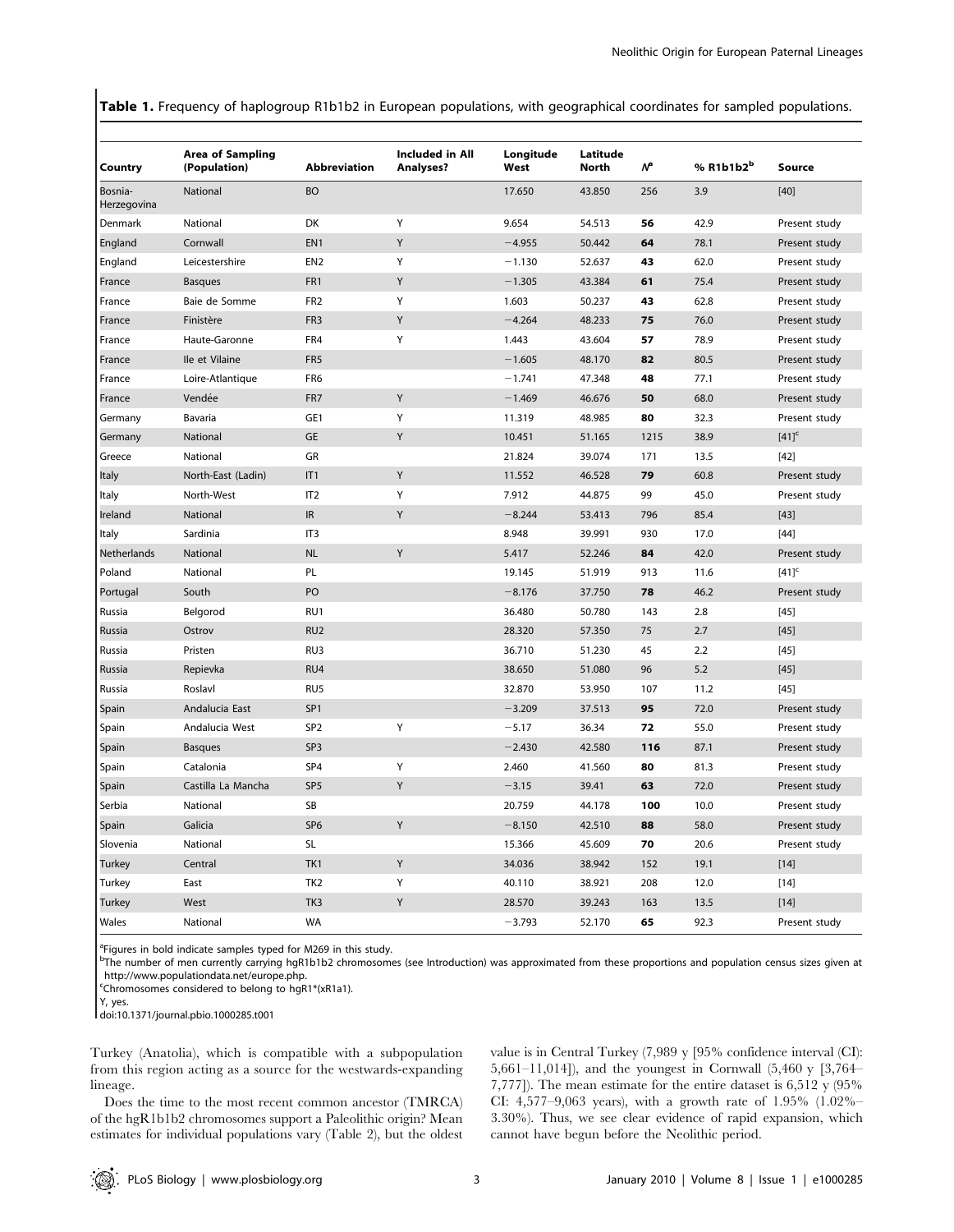

Figure 2. Relationship of diversity among 840 R1b1b2 chromosomes with (A) longitude and (B) latitude. Population codes are defined in Table 1. doi:10.1371/journal.pbio.1000285.g002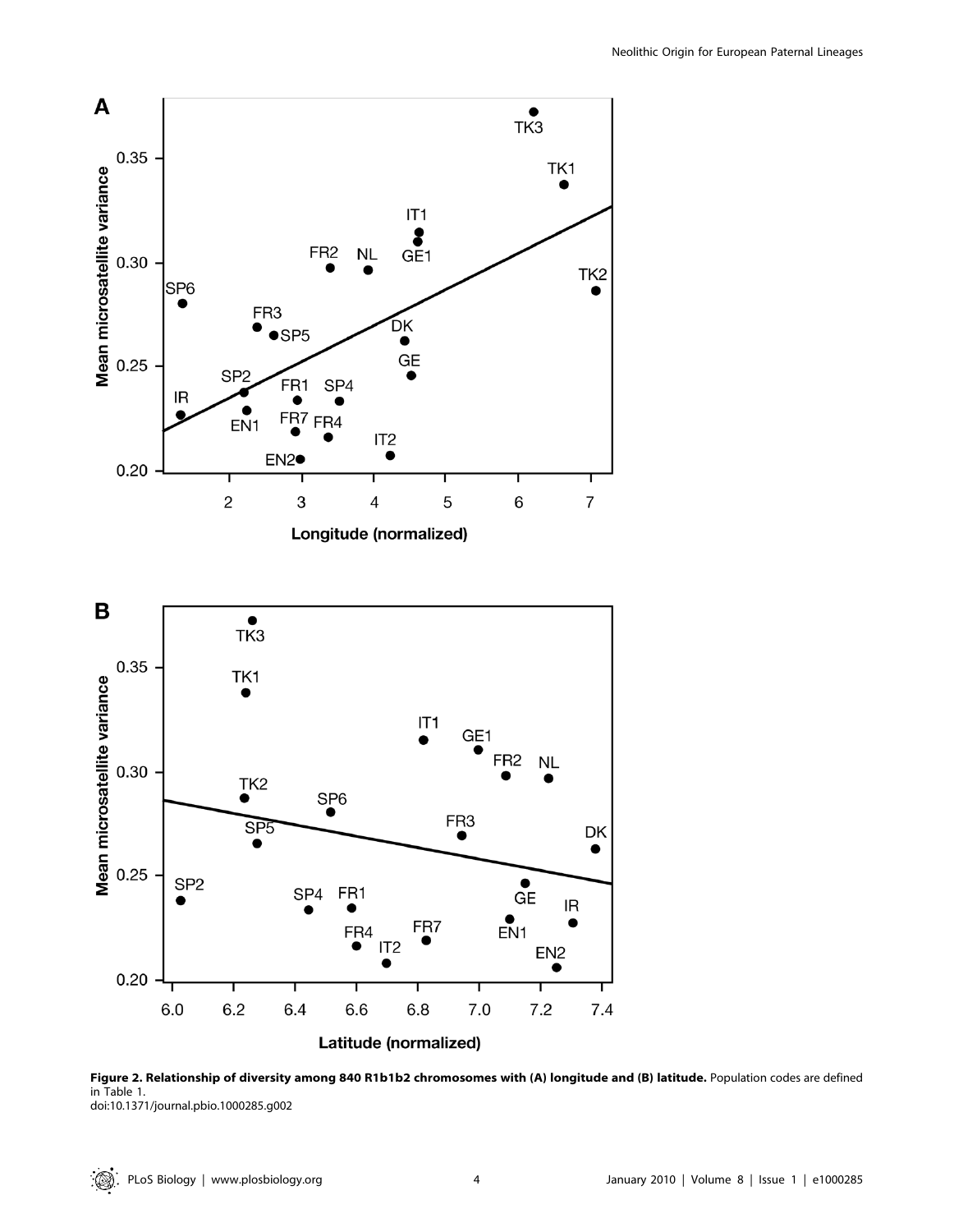

Figure 3. Reduced median network of microsatellite haplotypes within haplogroup R1b1b2. Molecular relationships between the ninelocus microsatellite haplotypes of 849 hgR1b1b2 chromosomes, including seven Serbian and two Greek haplotypes not included in the other analyses because population sample sizes were too small. Circles represent haplotypes, with area proportional to frequency and coloured according to population. Lines between circles represent microsatellite mutational steps. doi:10.1371/journal.pbio.1000285.g003

The similarity between the isochron map of Neolithic sites (Figure 1A; [3]) and those of hgR1b1b2 frequency (Figure 1B) and diversity (Figure 1C) is striking. Further support for the association of the expansion of hgR1b1b2 with that of farming comes from a statistical comparison of the variables. The frequency of hgR1b1b2 at different points in Europe is significantly negatively correlated ( $R^2 = 0.390$ ;  $p = 0.0005$ ) with the dates of local Neolithic sites (Figure 4A). For the local variance of the microsatellite haplotypes within hgR1b1b2, the correlation with Neolithic dates is significantly positive  $(R^2 = 0.331; \ p = 0.0124;$  Figure 4B).

# Discussion

Previous observations of the east–west clinal distribution of the common Western European hgR1b1b2 (or its equivalent) [7,8] considered it to be part of a Paleolithic substrate into which farmers from the Near East had diffused. Later analyses have also considered variance, and have conformed to the Paleolithic explanation [14,15]. Here, we concur that the cline results from demic diffusion, but our evidence supports a different interpretation: that R1b1b2 was carried as a rapidly expanding lineage from the Near East via Anatolia to the western fringe of Europe during the Neolithic. Such mutations arising at the front of a wave of expansion have a high probability of surviving and being propagated, and can reach high frequencies far from their source [11]. Successive founder effects at the edge of the expansion wave can lead to a reduction in microsatellite diversity, even as the lineage increases in frequency.

The innovations in the Near East also spread along the southern shore of the Mediterranean, reflected in the expansion of hgE1b1b1b (E-M81) [16], which increases in frequency and reduces in diversity from east to west. In sub-Saharan Africa, hgE1b1a (E-M2) underwent a massive expansion associated with the Bantu expansion [17,18]. In India, the spread of agriculture has been associated with the introduction of several Y lineages [19], and in Japan, lineages within hgO spread with the Yayoi migration [20], which brought wet rice agriculture to the archipelago. On a more recent timescale, the expansion of the Han culture in China has been linked to demic diffusion [21]. In this context, the apparently low contribution of incoming Y chromosomes to the European Neolithic, despite its antiquity and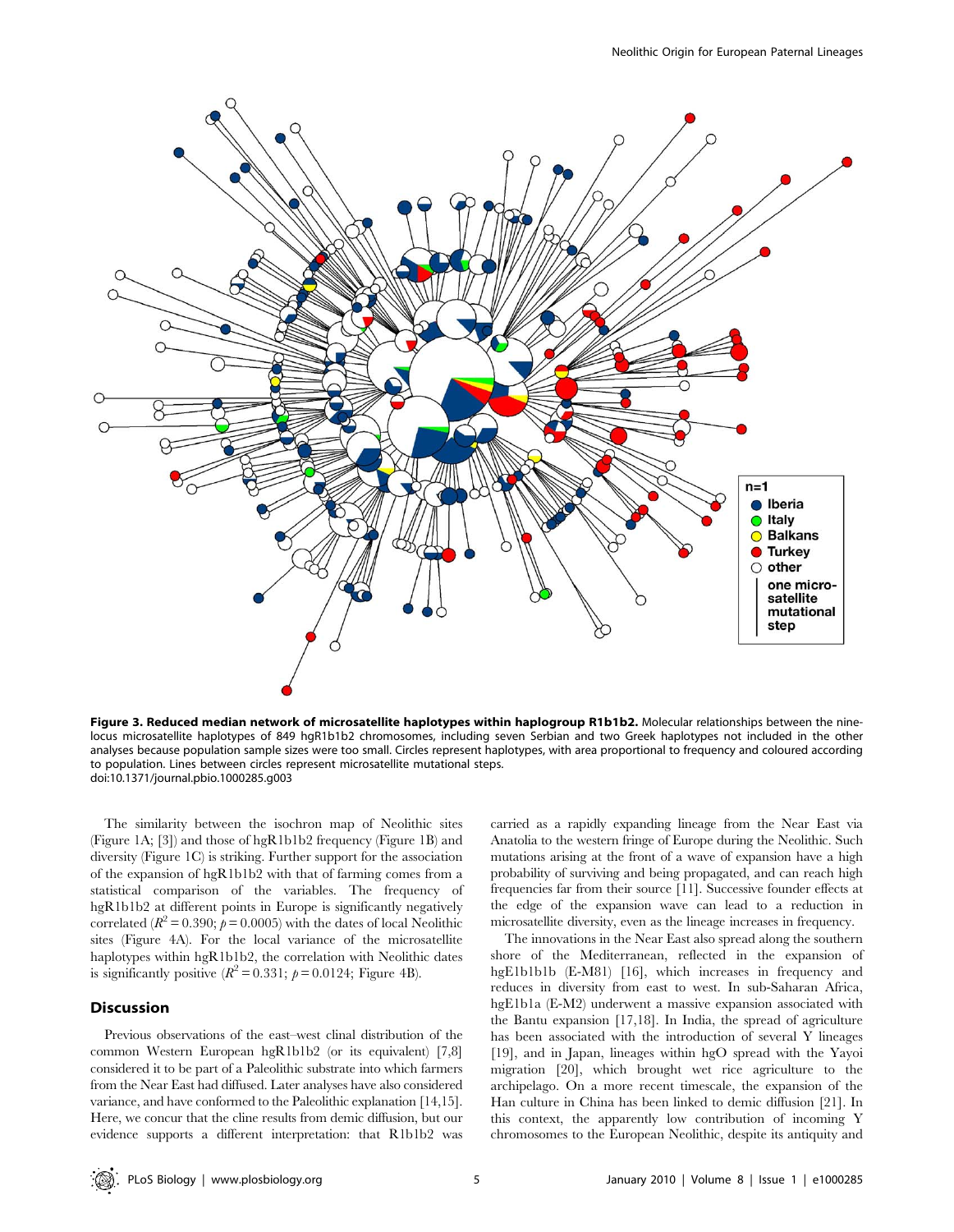Table 2. Estimates of TMRCA for individual populations, arranged from west to east.

| Population               | TMRCA/y (mean [95% CI]) |
|--------------------------|-------------------------|
| Ireland                  | 5,533 (4,094-7,391)     |
| Spain-Galicia            | 6,584 (4,923-8,684)     |
| Spain-Andalucia West     | 6,208 (4,476-8,463)     |
| England-Cornwall         | 5,460 (3,764-7,777)     |
| France-Finistère         | 6,432 (4,786-8,571)     |
| Spain-Castilla La Mancha | 6,706 (4,772-9,261)     |
| France-Vendée            | 6,787 (4,575-9,853)     |
| France-Basques           | 5,797 (4,133-8,065)     |
| England-Leicestershire   | 5,981 (4,051-8,439)     |
| France-Haute-Garonne     | 5,925 (4,296-8,114)     |
| France-Baie de Somme     | 7,384 (5,259-10,131)    |
| Spain-Catalonia          | 5,800 (4,410-7,544)     |
| Netherlands              | 6,952 (5,051-9,410)     |
| Italy-North-West         | 5,944 (3,718-8,842)     |
| Denmark                  | 6,555 (4,391-9,386)     |
| Germany-National         | 6,138 (4,627-7,997)     |
| Germany-Bavaria          | 7,282 (5,059-10,139)    |
| Italy-North-East (Ladin) | 6,995 (4,635-10,396)    |
| Turkey-West              | 7,304 (5,022-10,359)    |
| Turkey-Central           | 7,989 (5,661-11,014)    |
| Turkey-East              | 7,000 (4,423-10,490)    |
|                          |                         |

doi:10.1371/journal.pbio.1000285.t002

impact, has appeared anomalous. Our interpretation of the history of hgR1b1b2 now makes Europe a prime example of how expansion of a Y-chromosomal lineage tends to accompany technological and cultural change.

Other lineages also show evidence of European Neolithic expansion, hgE1b1b1 (E-M35) and hgJ, in particular [12]. Indeed, hgI is the only major lineage for which a Paleolithic origin is generally accepted, but it comprises only 18% of European Y chromosomes [13]. The Basques contain only 8%–20% of this lineage, but 75%– 87% hgR1b1b2 (Table S1); our findings therefore challenge their traditional ''Mesolithic relict'' status, and in particular, their use as a proxy for a Paleolithic parental population in admixture modelling of European Y-chromosomal prehistory [22].

Is the predominance of Neolithic-expansion lineages among Y chromosomes reflected in other parts of the genome? Mitochondrial DNA diversity certainly presents a different picture: no east– west cline is discernible, most lineages have a Paleolithic TMRCA [23], and hgH [24] and hgV [25] show signatures of postglacial expansion from the Iberian peninsula. Demic diffusion involves both females and males, but the disparity between mtDNA and Ychromosomal patterns could arise from an increased and transmitted reproductive success for male farmers compared to indigenous hunter-gatherers, without a corresponding difference between females from the two groups. This would lead to the expansion of incoming Y lineages—as suggested by the high growth rate observed for hgR1b1b2. Similar conclusions have been reached for the Bantu expansion (in which the current Bantu-speaking populations carry many mtDNA lineages originating from hunter-gatherers [26]), the introduction of agriculture to India [19] and the Han expansion [21].

Some studies have found evidence of east–west clines for autosomal loci [6,27]. By contrast, recent genome-wide SNP typing surveys [28–30] find a basic south–north division or gradient, including greater diversity in the south, but they provide no indication of the time-depth of the underlying events, which could in principle involve contributions from the original colonization, postglacial Paleolithic recolonization, Neolithic expansion, and later contact between Africa and southern Europe [31].

The distinction between the geographical patterns of variation of the Y chromosome and those of mtDNA suggest sex-specific factors in patterning European diversity, but the rest of the genome has yet to reveal definitive information. Detailed studies of X-chromosomal and autosomal haplotypes promise to further illuminate the roles of males and females in prehistory.

#### Materials and Methods

#### Ethics Statement

Males were recruited with informed consent, following ethical approval by the Leicestershire Research Ethics Committee and the ethics committees of the Universities of Ferrara, Pavia, and Exeter and Plymouth.

## DNA Samples and Haplotyping

A total of 2,574 DNA samples from European males, assigned to populations based on two generations of residence, were typed for the SNP M269 [17], defining hgR1b1b2. Following PCR amplification using the primers 5'-CTAAAGATCAGAGTATCTCCCTTTG-3' and  $5'$ -ATTTCTAGGAGTTCACTGTATTAC-3', the T to C transition was analysed by digestion with BstNI, which cleaves M269- C-allele chromosomes only. Samples from the Iberian peninsula were typed using the SNaPshot (ABI) procedure [31]. Haplotype data were obtained for up to 20 Y-specific microsatellites [32,33]. Data from the Ysearch database (http://www.ysearch.org) for Germany (GE) and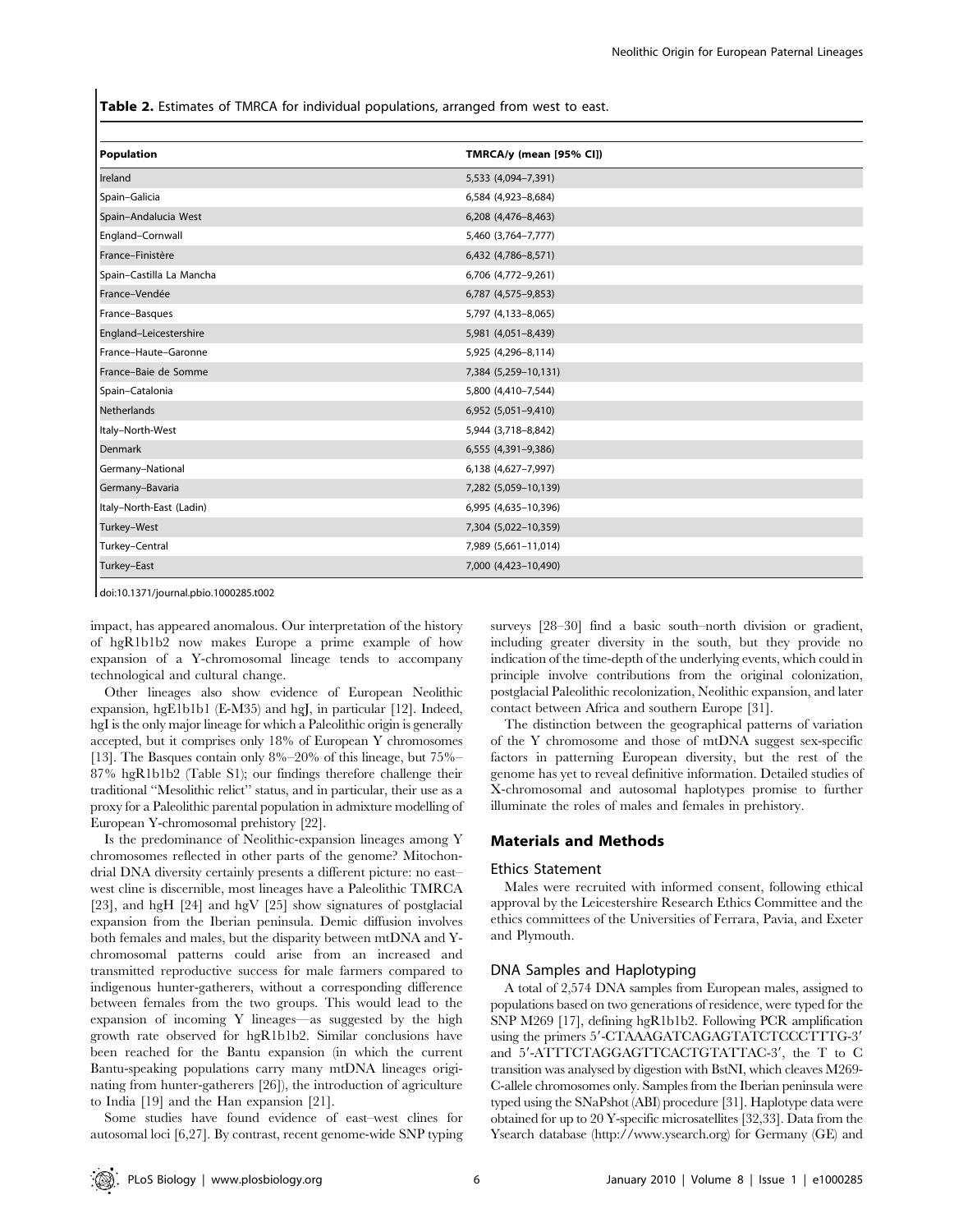

Figure 4. Correlation of dates of Neolithic sites with hgR1b1b2 (A) frequency and (B) variance. Population codes are defined in Table 1. YBP, years before present. doi:10.1371/journal.pbio.1000285.g004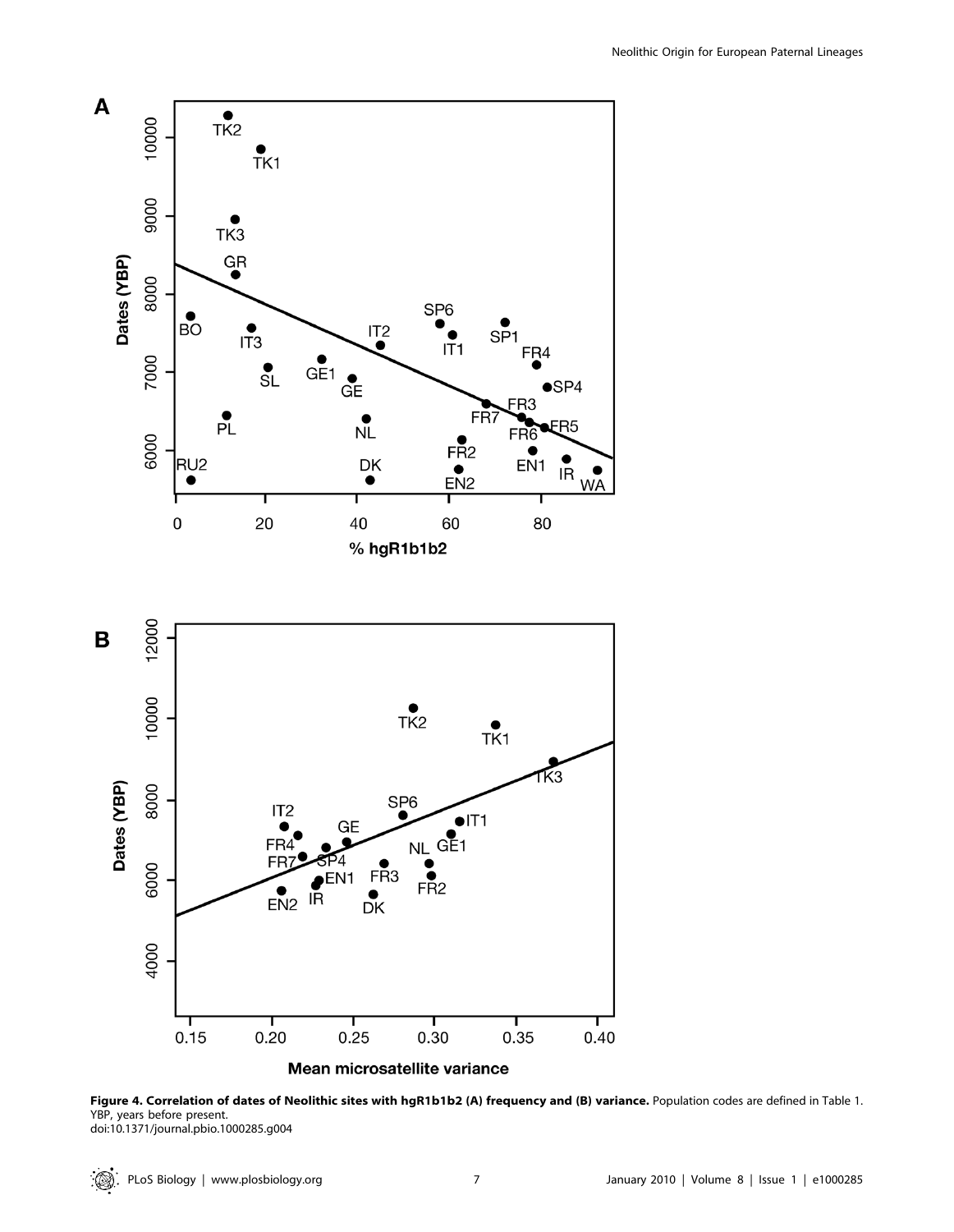Ireland (IR) were added, together with published data for Turkey, subdivided into East, West, and Central subpopulations based on published sampling information [14]. To avoid a bias from very large samples of hgR1b1b2 (GE and IR), these were randomly subsampled to give sample sizes of 75. This allowed a comparison of nine-locus haplotypes (DYS19, DYS388, DYS389I, DYS389II, DYS390, DYS391, DYS392, DYS393, and DYS439) for 849 hgR1b1b2 chromosomes, subdivided into 23 populations. Greek and Serbian samples were too small for population-based analyses, but were included in Network analysis.

### Analysis

Neolithic dates, frequencies of hgR1b1b2, and local microsatellite variances were displayed using Surfer 8.02 (Golden Software) by the gridding method. Latitudes and longitudes were based on sampling centres.

Intrahaplogroup diversity was assessed for populations with hgR1b1b2 sample size  $\geq$ 15 as the mean of the individual microsatellite variances [34], as has been done elsewhere (e.g., [35]); this measure is highly correlated ( $R^2 = 0.871$ ;  $p = 6.72 \times 10^{-10}$ ) with a more conventional measure, average squared distance (ASD) [36]. Regression analyses were carried out in the R statistical package [37] to compare these two measures, and also to compare mean of variance with latitude and longitude.

A reduced median network [38] of microsatellite haplotypes was constructed using Network 4.5 and Network Publisher, using weighting based on the inverse of the microsatellite variances.

TMRCA and population growth rates were estimated using BATWING [39], under a model of exponential population growth and splitting. Whereas standard use of BATWING assumes a random sample from a population, we validated its use to analyse single haplogroups. Justification of this, together with other details, is given in Text S1.

## References

- 1. Menozzi P, Piazza A, Cavalli-Sforza LL (1978) Synthetic maps of human gene frequencies in Europeans. Science 201: 786–792.
- 2. Jobling MA, Hurles ME, Tyler-Smith C (2004) Human evolutionary genetics: origins, peoples and disease. New York (New York): Garland Science. 523 p.
- 3. Pinhasi R, Fort J, Ammerman AJ (2005) Tracing the origin and spread of agriculture in Europe. PLoS Biol 3: e410. doi:10.1371/journal.pbio.0030410.
- 4. Cavalli-Sforza LL, Menozzi P, Piazza A (1994) The history and geography of human genes. Princeton (New Jersey): Princeton University Press. 518 p.
- 5. Chikhi L, Destro-Bisol G, Bertorelle G, Pascali V, Barbujani G (1998) Clines of nuclear DNA markers suggest a largely neolithic ancestry of the European gene pool. Proc Natl Acad Sci USA 95: 9053–9058.
- 6. Belle EM, Landry PA, Barbujani G (2006) Origins and evolution of the Europeans' genome: evidence from multiple microsatellite loci. Proc Biol Sci 273: 1595–1602.
- 7. Rosser ZH, Zerjal T, Hurles ME, Adojaan M, Alavantic D, et al. (2000) Ychromosomal diversity within Europe is clinal and influenced primarily by geography, rather than by language. Am J Hum Genet 67: 1526–1543.
- 8. Semino O, Passarino G, Oefner PJ, Lin AA, Arbuzova S, et al. (2000) The genetic legacy of Paleolithic Homo sapiens sapiens in extant Europeans: a Y chromosome perspective. Science 290: 1155–1159.
- 9. Richards M, Côrte-Real H, Forster P, Macaulay V, Wilkinson-Herbots H, et al. (1996) Paleolithic and neolithic lineages in the European mitochondrial gene pool. Am J Hum Genet 59: 185–203.
- 10. Novembre J, Stephens M (2008) Interpreting principal component analyses of spatial population genetic variation. Nat Genet 40: 646–649.
- 11. Edmonds CA, Lillie AS, Cavalli-Sforza LL (2004) Mutations arising in the wave front of an expanding population. Proc Natl Acad Sci USA 101: 975–979.
- 12. Semino O, Magri C, Benuzzi G, Lin AA, Al-Zahery N, et al. (2004) Origin, diffusion, and differentiation of Y-chromosome haplogroups E and J: inferences on the neolithization of Europe and later migratory events in the Mediterranean area. Am J Hum Genet 74: 1023–1034.
- 13. Rootsi S, Magri C, Kivisild T, Benuzzi G, Help H, et al. (2004) Phylogeography of Y-chromosome haplogroup I reveals distinct domains of prehistoric gene flow in Europe. Am J Hum Genet 75: 128–137.
- 14. Cinnioglu C, King R, Kivisild T, Kalfoglu E, Atasoy S, et al. (2004) Excavating Y-chromosome haplotype strata in Anatolia. Hum Genet 114: 127–148.

To assess the correlation between the dates of Neolithic sites and the local hgR1b1b2 frequency and variance, we considered 765 sites and their associated calibrated radiocarbon dates [3]. We identified sites lying within a buffer-zone of 150-km radius around each location for which we had frequency or variance data (Figure 1B and 1C). When more than one site was identified in a given buffer-zone, we considered the mean of the dates. Regression analyses were carried out as described above.

## Supporting Information

Table S1 Haplotype data. Population abbreviations are as in Table 1; for each microsatellite (DYS19–DYS439), repeat unit numbers are given.

Found at: doi:10.1371/journal.pbio.1000285.s001 (0.14 MB PDF)

### Text S1 Details of application of BATWING.

Found at: doi:10.1371/journal.pbio.1000285.s002 (0.14 MB DOC)

## Acknowledgments

We thank all DNA donors, Agnar Helgason for discussions, Nicolas Poulet for help with spatial analysis, and Jean-Michel Dugoujon and Evelyne Guitard for assistance with sample collection.

## Author Contributions

The author(s) have made the following declarations about their contributions: Conceived and designed the experiments: CTS MAJ. Performed the experiments: PB GB SA HYL ZHR. Analyzed the data: PB IJW MAJ. Contributed reagents/materials/analysis tools: TEK ZHR JG JPM AM AGD GB CP. Wrote the paper: PB CTS MAJ.

- 15. Pericic M, Lauc LB, Klaric IM, Rootsi S, Janicijevic B, et al. (2005) Highresolution phylogenetic analysis of southeastern Europe traces major episodes of paternal gene flow among Slavic populations. Mol Biol Evol 22: 1964–1975.
- 16. Arredi B, Poloni ES, Paracchini S, Zerjal T, Fathallah DM, et al. (2004) A predominantly neolithic origin for Y-chromosomal DNA variation in North Africa. Am J Hum Genet 75: 338–345.
- 17. Cruciani F, Santolamazza P, Shen PD, Macaulay V, Moral P, et al. (2002) A back migration from Asia to sub-Saharan Africa is supported by high-resolution analysis of human Y-chromosome haplotypes. Am J Hum Genet 70: 1197–1214.
- 18. Beleza S, Gusmao L, Amorim A, Carracedo A, Salas A (2005) The genetic legacy of western Bantu migrations. Hum Genet 117: 366–375.
- 19. Cordaux R, Deepa E, Vishwanathan H, Stoneking M (2004) Genetic evidence for the demic diffusion of agriculture to India. Science 304: 1125.
- 20. Hammer MF, Karafet TM, Park H, Omoto K, Harihara S, et al. (2006) Dual origins of the Japanese: common ground for hunter-gatherer and farmer Y chromosomes. J Hum Genet 51: 47–58.
- 21. Wen B, Li H, Lu D, Song X, Zhang F, et al. (2004) Genetic evidence supports demic diffusion of Han culture. Nature 431: 302–305.
- 22. Chikhi L, Nichols RA, Barbujani G, Beaumont MA (2002) Y genetic data support the Neolithic demic diffusion model. Proc Natl Acad Sci USA 99: 11008–11013.
- 23. Richards M, Macaulay V, Hickey E, Vega E, Sykes B, et al. (2000) Tracing European founder lineages in the near eastern mtDNA pool. Am J Hum Genet 67: 1251–1276.
- 24. Achilli A, Rengo C, Magri C, Battaglia V, Olivieri A, et al. (2004) The molecular dissection of mtDNA haplogroup H confirms that the Franco-Cantabrian glacial refuge was a major source for the European gene pool. Am J Hum Genet 75: 910–918.
- 25. Torroni A, Bandelt HJ, Macaulay V, Richards M, Cruciani F, et al. (2001) A signal, from human mtDNA, of postglacial recolonization in Europe. Am J Hum Genet 69: 844–852.
- 26. Wood ET, Stover DA, Ehret C, Destro-Bisol G, Spedini G, et al. (2005) Contrasting patterns of Y chromosome and mtDNA variation in Africa: evidence for sex-biased demographic processes. Eur J Hum Genet 13: 867–876.
- 27. Sokal RR, Oden NL, Wilson C (1991) Genetic evidence for the spread of agriculture in Europe by demic diffusion. Nature 351: 143–145.